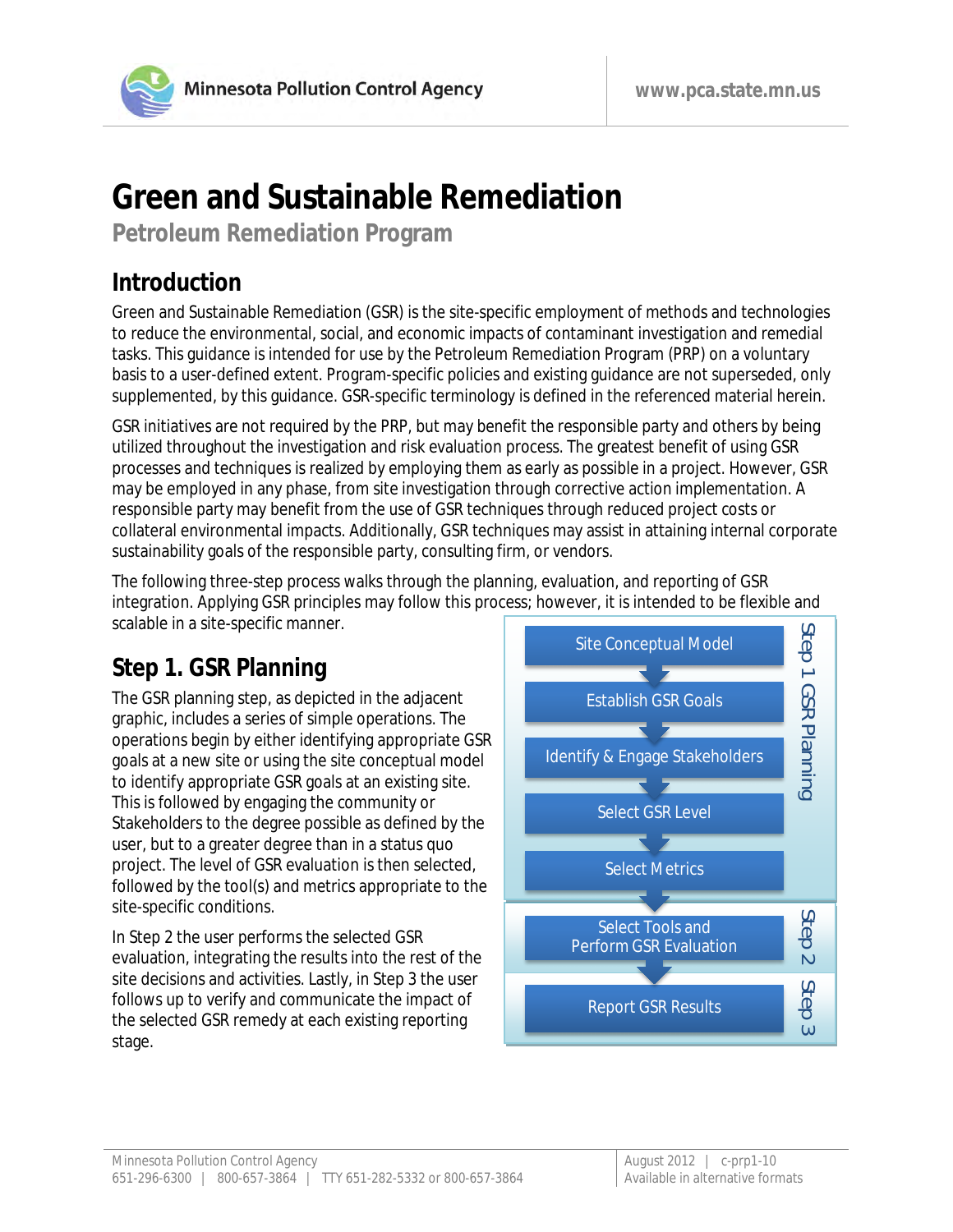## **Site Conceptual Model (SCM)**

The SCM forms a basis to the overall remediation approach at a given site. The SCM comprehensively summarizes the current knowledge of the geology, hydrology, and contaminant distribution, nature and behavior with respect to identified exposure pathways. The SCM provides the basis for completing a subsurface investigation, evaluating risks to receptors, and developing a corrective action strategy, if necessary.

The GSR user should incorporate GSR aspects and goals into the SCM during development of the SCM. If the SCM has been developed, GSR aspects should be incorporated and the SCM updated to reflect those changes. The GSR aspects may affect the overall SCM in terms of corrective action goals, feasibility of a selected remedy, or justifying a change in the Site Management Decision (SMD) when the remedial goals are no longer being efficiently achieved.

Due to site variability, site-specific circumstances may help shape appropriate goals and provide particular opportunities for employing GSR concepts. Consideration of the site circumstances through the SCM is essential in making sound professional judgments regarding opportunities for utilizing GSR practices throughout the remediation process.

#### **Goals**

The user should identify the goal(s) of the GSR process in the planning documentation as provided in PRP report forms.

The goals of the GSR evaluation may vary; these goals may include, but are not limited to:

- reducing the impacts of standard investigation tasks
- calculating baseline environmental footprints of an activity
- incorporating social and economic considerations ä,
- evaluation and comparison of the footprints of several options ä,
- reducing the footprint by optimizing an existing remedy

GSR goals may also reflect local, state, federal, and/or corporate guidance and policies, which may be the drivers for GSR considerations on a project. Goals may also reflect applicable and available incentives, such as grant funding recommendations.

#### **Drivers and incentives**

The drivers for conducting a GSR evaluation are important in defining the GSR evaluation structure. The core activity in a GSR evaluation is the investigation or remediation around which the evaluation is centered. At no point in the evaluation should the risk to receptors be undermined or manipulated to lessen the protectiveness of the remediation or thoroughness of the investigation. If the results of the GSR evaluation conflict with existing guidance or policy, that guidance or program-specific policy supersedes GSR evaluation results.

Incentive identification should be conducted in conjunction with the stakeholder identification process. Available incentives could include loans/grants, contractual obligations, project recognition/award, carbon credits, etc. Several websites are available to assist the GSR evaluator in the identification of incentives. For example, state incentives for renewable and efficient energy can be found at: <http://www.epa.gov/renewableenergyland/incentives.htm> and [http://www.dsireusa.org/.](http://www.dsireusa.org/) As another example, the MPCA's Green Step City Program can provide acknowledgement/promotion for those GSR cleanups conducted in Green Step cities and teamwork to market the project where GSR was implemented and provides simple best management practices (BMPs) for referencing during a GSR evaluation. Information can be found at[: http://greenstep/pca.state.mn.us/.](http://greenstep/pca.state.mn.us/)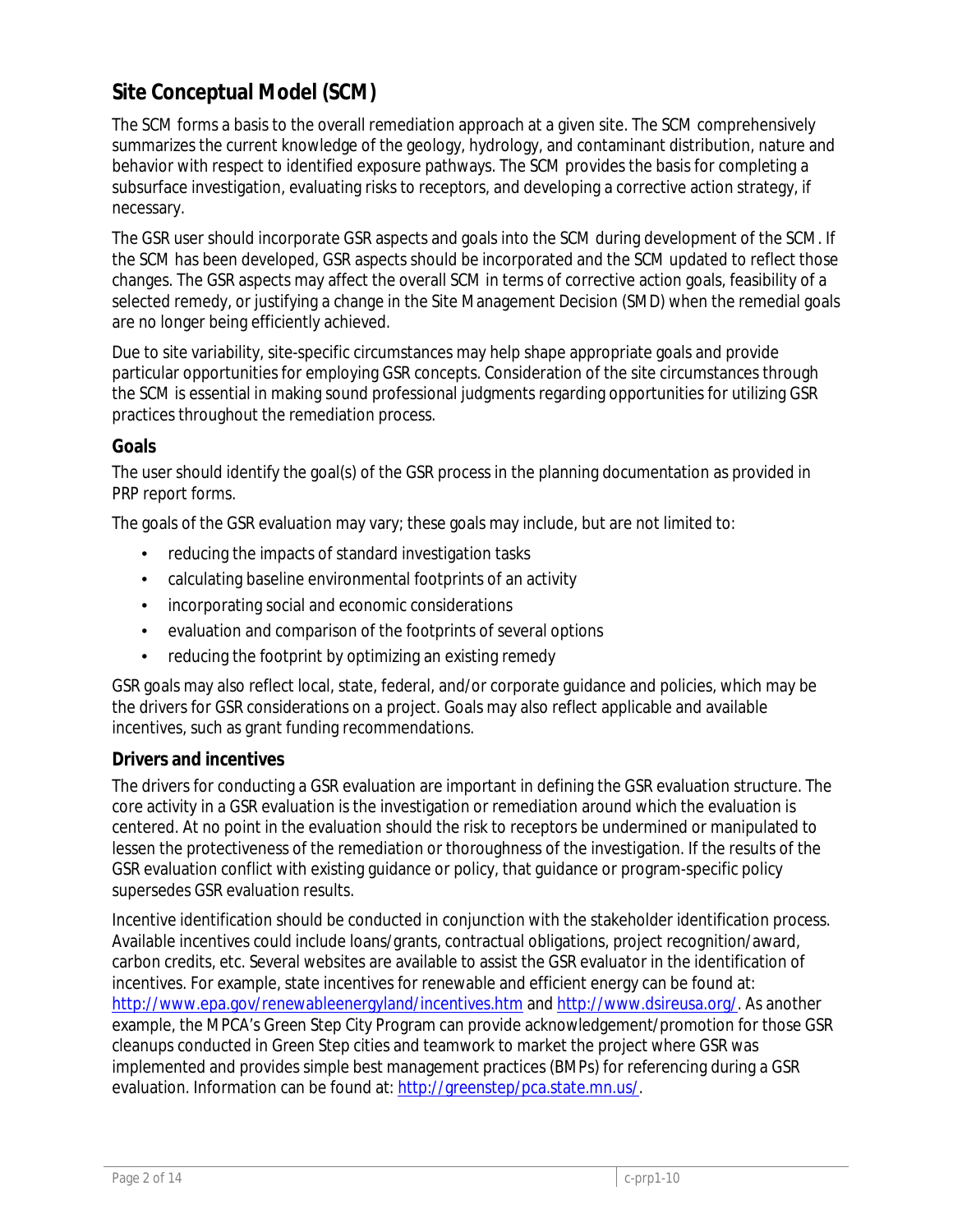#### **Barriers identification**

Typical barriers that will affect the GSR evaluation are remediation project scopes, budgets, staffing availability or knowledge, schedule limitations, and contract language that do not include GSR language. It is expected that the barriers will be project-specific and, therefore, the effects on the GSR evaluation will also be project-specific. The user should identify any barriers in the planning process and report those barriers in the respective PRP report forms.

### **Stakeholder Identification/Engagement**

Site stakeholders are typically identified prior to selecting a remedy and may include federal and state regulators, local units of government (LUGs), responsible parties, the site owner or occupant, Native American tribes, local residents, and others such as neighborhood associations or economic development organizations. Additional examples of stakeholders are provided in the "Framework for Integrating Sustainability into Remediation Projects" by the Sustainable Remediation Forum (SURF) organization (Remediation Journal Summer 2011).

Stakeholders for the GSR evaluation are usually a subset of this group, as not all stakeholders will be interested in the GSR evaluation or results. Stakeholders may be engaged at appropriate points

throughout the GSR evaluation process. Prior to contact, their role in the GSR evaluation should be defined and documented in the planning step, including the extent of their potential impact on the project decisions. The mitigation of risk to receptors may not be undermined by the additional consideration of social or stakeholder concerns.

In communicating GSR to stakeholders, it is important to begin with the objectives of the site investigation and risk evaluation – the overall protection of human health and the environment. It is important to present a balanced message of the corrective action goals and site-specific considerations that collectively



form the decision criteria for the selection of a remedy when corrective action is required. In most cases, more than one alternative will meet the corrective action goals. GSR is not a means of justifying a noaction remedy ("greenwashing") or justifying less remediation. The objective of GSR is to reduce the environmental, social, and economic impacts of remediation projects.

Specific to the PRP, stakeholder engagement should go beyond the Petroleum Release Notification requirements as noted in Guidance Document 4-02*, Potential Receptor Surveys and Risk Evaluation Procedures at Petroleum Release Sites*. Level I GSR should include stakeholder outreach beyond that completed in standard investigation or corrective action procedures to the degree possible without being cost or time prohibitive. At this level, examples of additional outreach effort could include public signage at the site or electronic correspondence sharing information about the link to MPCA's What's In My Neighborhood [\(http://www.pca.state.mn.us/lupg67f\)](http://www.pca.state.mn.us/lupg67f). Other ideas should be discussed with PRP staff prior to completion.

If conducting a Level II GSR evaluation, the user should plan to conduct additional outreach to the surrounding community members, organizations, and city planning office to provide information on the intended investigation and/or corrective actions planned for the site and engage these stakeholders to participate in an exchange of information/ideas. Particularly, the user should gather information and opinions on beneficial historical uses of the site from the community/neighborhood perspective or city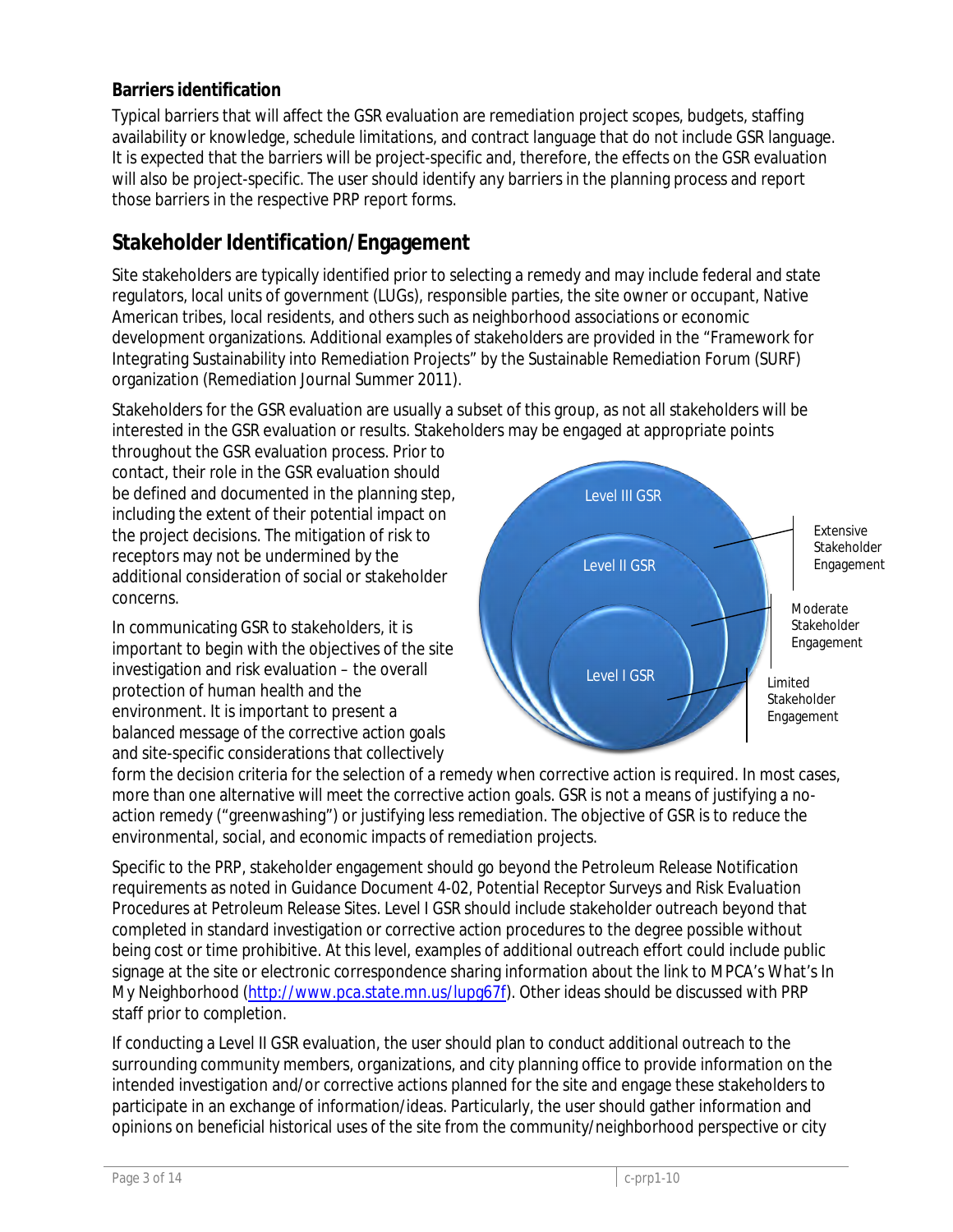plan information that may assist in directing the end use of the site in concert with said plans or other city initiatives.

If conducting a Level III GSR evaluation, the user should consider these and other avenues of community/stakeholder engagement, including concepts outlined by the US EPA Office of Community Engagement, found a[t http://www.epa.gov/oswer/engagementinitiative/index.htm.](http://www.epa.gov/oswer/engagementinitiative/index.htm) Specific to PRP sites, the user should access<http://www.epa.gov/oust/communityengagement/index.htm> for community engagement ideas and resources.

### **Level selection**

The tools and resources used to complete a GSR evaluation range from simple BMPs and qualitative approaches to complex life cycle assessments (LCA). The user can start by selecting the appropriate level of detail/effort for the GSR evaluation from the following:

Level I – Best Management Practices: (BMPs): The objective of this approach is to adopt practices based on common sense, promoting resource conservation and process efficiency, without attempting to quantify their net impact on the environment, community, or economics.

Level II – BMPs and Simple Evaluation: The objective of this approach is to combine BMPs with a simple evaluation of the three GSR aspects of economic, social, and environmental components. A quantitative evaluation at this level will mean selecting a simple tool to evaluate remedial options.

Level III – BMPs and Advanced Evaluation: This approach includes BMPs and an in-depth quantitative evaluation, which is intended to be utilized on projects where corrective actions are anticipated to last longer than five years. Most Level III evaluations determine the best approach using an LCA-type evaluation of different alternatives, combined with weighting criteria. Applying LCA to a remedial activity would track the effects of production, transportation, use, and disposal of different materials and products associated with the activity. LCA accounts for energy and resource inputs as well as polluting outputs to land, water, and air.

Tools and approaches specific to each level are presented in Step 2 of this document.

### **Metrics selection**

If you are completing a Level II or III evaluation, the user should identify criteria for assessing the GSR goals, such as energy-use reductions to obtain a lower carbon footprint. What metric can be used for each goal? What is realistic to measure, given the intended scope of the GSR evaluation, regulatory requirements, other drivers/incentives, contractual expectations, available funding, schedule, and staff experience? GSR planning involves not just stating the goal but also thinking about and planning for how it will be measured.

Ideally, the reason behind each metric for measuring GSR goals should be clearly identified by the user and documented in a manner that is transparent and facilitates understanding and discussion among stakeholders.

Appendix A includes a green and sustainable remediation metrics table to aid in selecting metrics. Additional guidance on metrics selection is provided on the SURF organization's website: [http://www.sustainableremediation.org/library/coming-soon-guidance-tools-and-other-resources/.](http://www.sustainableremediation.org/library/coming-soon-guidance-tools-and-other-resources/)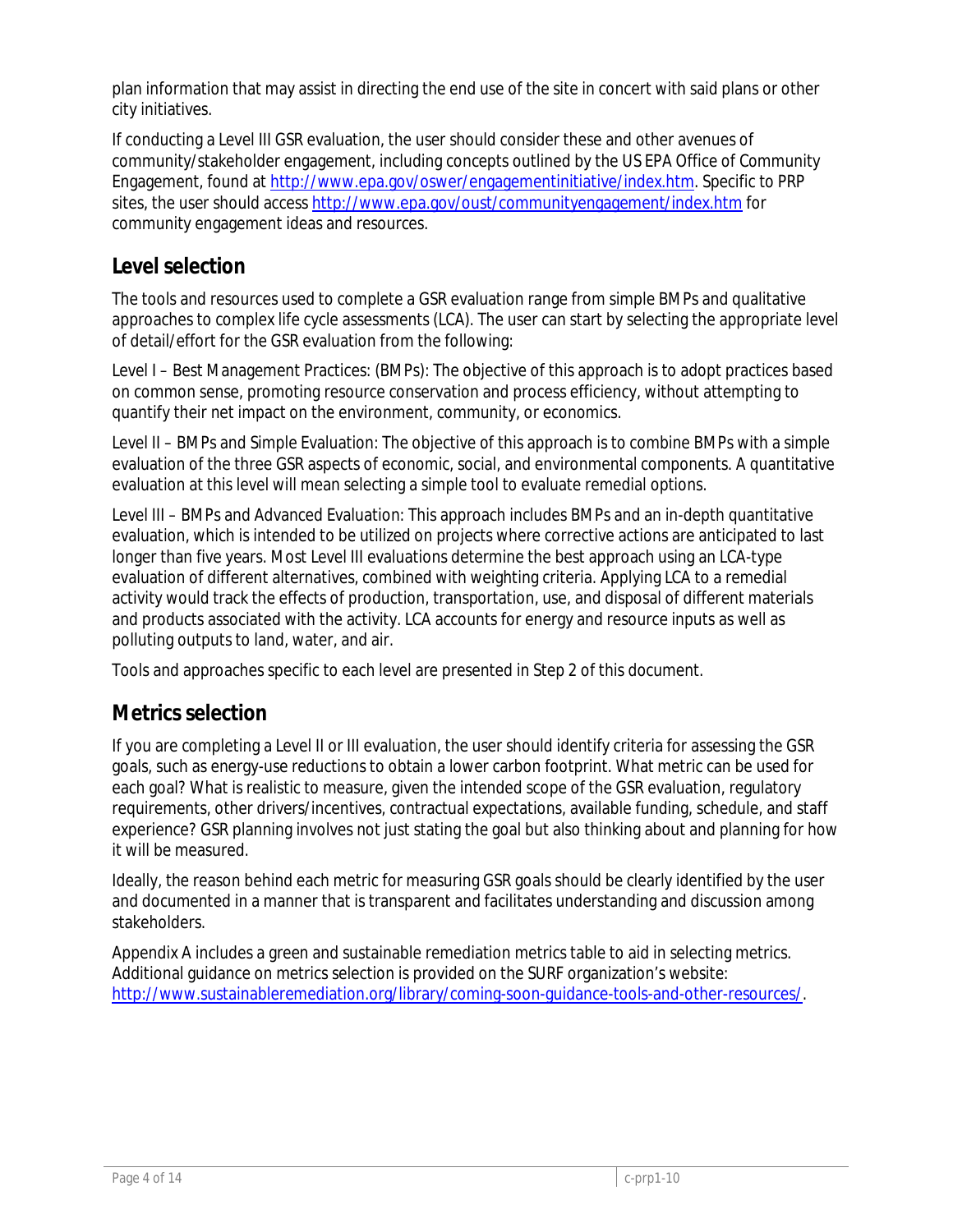## **Step 2. Perform GSR Evaluation**

This section provides users with a framework identifying how to evaluate, select, and implement GSR practices in each phase of a PRP project.

PRP project phases may include: Limited Site Investigation or Remedial Investigation (LSI or RI), Conceptual Corrective Action Design (CCAD), Simple Corrective Action or Complex Corrective Action (Focused Investigation, Pilot Test, DCAD), and Implementation/Operation and Monitoring (RSOM, etc). Petroleum Brownfield Program (PBP) project phases include investigation (Phase I and II Environmental Site Assessments), Response Action Plan (RAP)/Construction Contingency Plan (CCP), and RAP/CCP Implementation.

During Step 1 Planning the user should have identified the appropriate GSR level they wish to employ.



### **Level I - BMPs**

EPA has identified numerous BMPs, which are introduced and described at [https://www.clu](https://www.clu-in.org/greenremediation/docs/GR_Quick_Ref_FS_Intro.pdf)[in.org/greenremediation/docs/GR\\_Quick\\_Ref\\_FS\\_Intro.pdf.](https://www.clu-in.org/greenremediation/docs/GR_Quick_Ref_FS_Intro.pdf) For PRP sites, the following lists of petroleum-specific BMPs should be used:

- ITRC Green and Sustainable Remediation Technical and Regulatory Guidance Document BMP tables per phase (Section 3).
- ARRA LUST Green Practices BMPs: [http://www.pca.state.mn.us/index.php/view](http://www.pca.state.mn.us/index.php/view-document.html?gid=10511)[document.html?gid=10511](http://www.pca.state.mn.us/index.php/view-document.html?gid=10511)
- OSWER's "Green Remediation BMPs: Sites with LUST Systems": [www.clu](http://www.clu-in.org/greenremediation)[in.org/greenremediation](http://www.clu-in.org/greenremediation)

## **Levels II and III – Qualitative and Quantitative Tools**

If either a qualitative or quantitative (simple or advanced) approach is selected, identifying metrics for each evaluation is necessary. Qualitative and quantitative assessment tools have been developed to calculate environmental metrics to help consider all factors in designing and implementing remediation systems. These tools can range from simple decision trees and Excel spreadsheets to comprehensive life cycle assessments. The ITRC GSR Overview Document (2011) provides a number of tools available for consideration in a GSR evaluation (see Appendix A: "Tools Designed for Site Remediation" of the Overview Document). Examples of publicly available, free, quantitative environmental aspect tools include:

- L. Sustainable Remediation Tool (SRT) [\(www.afcee.af.mil/\)](http://www.afcee.af.mil/) developed by the Air Force Center for Engineering and the Environment (AFCEE) and its partners
- SiteWise<sup>™</sup> [\(www.ert2.org/t2gsrportal/sitewise.aspx\)](http://www.ert2.org/t2gsrportal/sitewise.aspx) developed by Battelle, US Navy, and US L. Army Corps of Engineers (USACE)
- EPA and California State Water Resources Control Board (SWRCB) Leaking UST Footprint Calculator [\(www.ustcalc.org\)](http://www.ustcalc.org/)
- Net Environmental Benefit Analysis (NEBA), developed by the Oak Ridge National Laboratory ä, [\(http://www.esd.ornl.gov/programs/ecorisk/net\\_environmental.html\)](http://www.esd.ornl.gov/programs/ecorisk/net_environmental.html)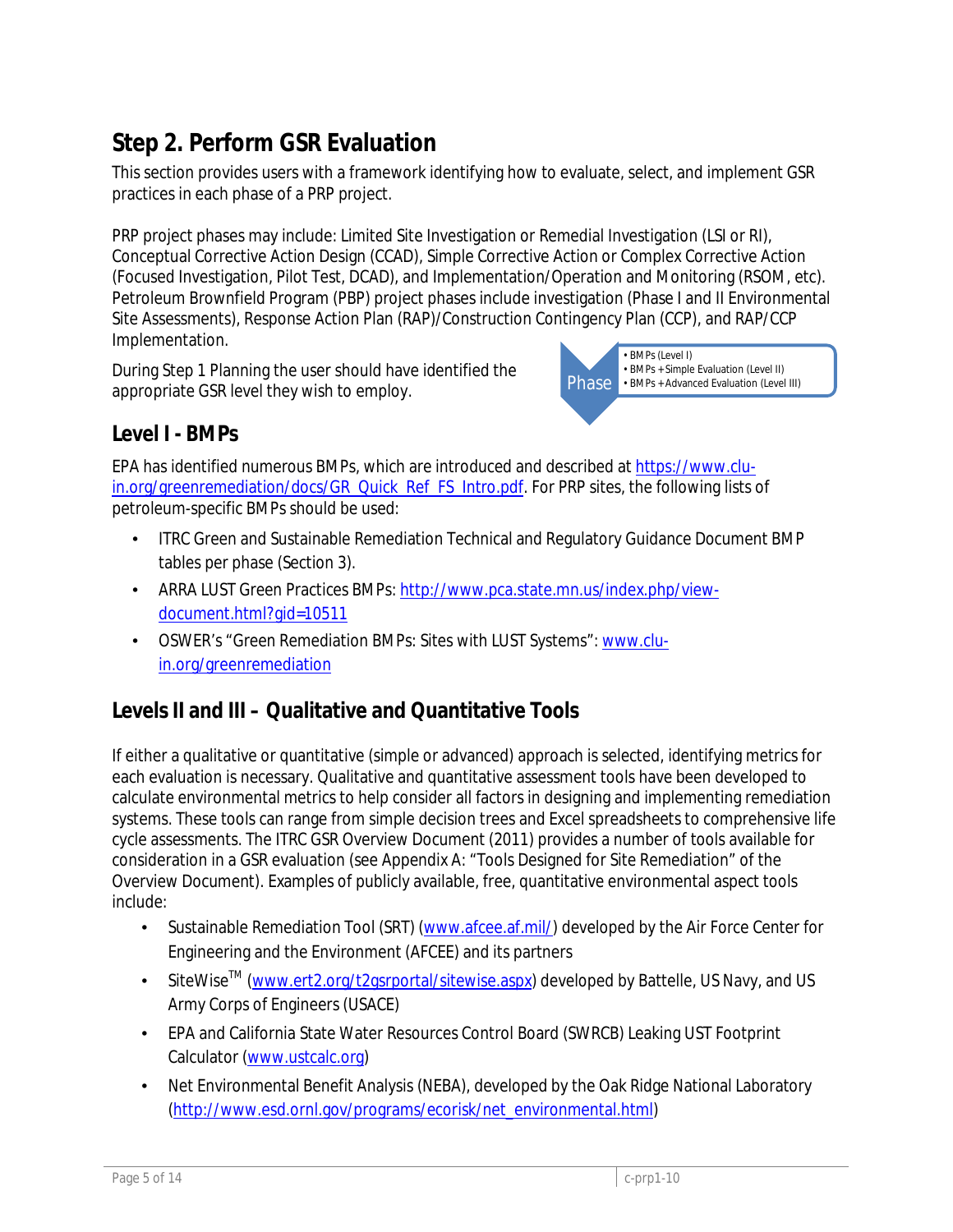In the current state of the science of GSR, the MPCA anticipates that the tools identified above will be most frequently utilized. If the user selects a proprietary tool to perform their GSR analysis, they should anticipate sharing the tool, assumptions, and calculations/derivatives with MPCA staff.



The user should be cognizant of the complexity and data demands required of performing a Level II or III GSR evaluation. Resource demands are depicted on the graphic above, per complexity of the evaluation tool.

#### **Sustainable Remediation Tool (SRT)**

SRT calculates certain environmental metrics, such as emissions, for specific remediation technologies and processes. The tool is comprised of a series of Microsoft Excel spreadsheets with two tiers of evaluation. Each corrective action technology may be evaluated at either tier. For each technology and in each tier of evaluation, sustainability metrics are calculated. These metrics are the following:

- Carbon Dioxide Emissions  $(CO<sub>2</sub>)$
- Nitrogen Oxide Emissions (NOx) ä,
- Sulfur Oxide Emissions  $(SO_x)$
- Particulate Matter (PM<sub>10</sub>)  $\overline{a}$
- Total Energy Consumed ä,
- Change in Resource Service ÷.
- Technology Cost ÷.
- Safety / Accident Risk

After calculating output metrics, several other features are available to help interpret the results. Users have the option to consider various scenarios for future costs of carbon dioxide offsets and for energy. These costs consider net present value over the project lifetime. Also available to users is a Stakeholder Roundtable, in which various parties involved can choose to weigh the importance of each metric. The group's weights are then compiled into a consensus set of metrics, which represents an equal compromise of metric weights for the group. These features allow users more flexibility and aid in the decision-making process. SRT is available for free download at

[http://www.afcee.af.mil/shared/media/document/AFD-090610-067.txt.](http://www.afcee.af.mil/shared/media/document/AFD-090610-067.txt)

### **SiteWiseTM Version 2**

SiteWise™ Version 2 is comprised of a series of Microsoft Excel spreadsheets that provide a detailed baseline assessment of several quantifiable GSR metrics: GHGs; energy usage; criteria air pollutants that include sulfur oxides  $(SO_x)$ , nitrogen oxides  $(NO_x)$ , and particulate matter (PM); water usage; and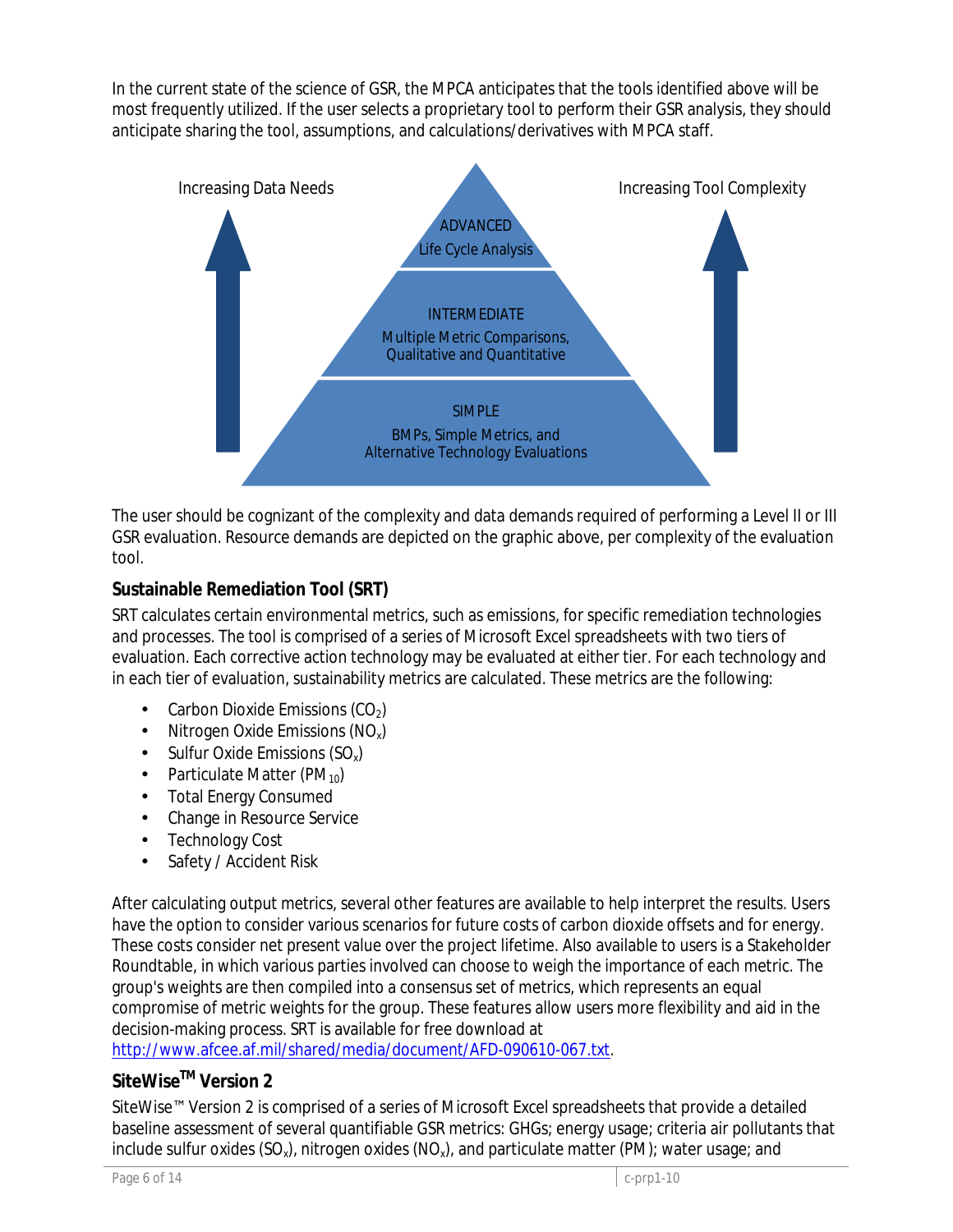accident risk. SiteWise™ first divides every remedy into four phases: 1) remedial investigation; 2) remedial action construction; 3) remedial action operations; and 4) long-term monitoring. Each of these phases includes activities undertaken such as transportation, material production, equipment use, and residual management that have impacts on the environment. The tool has been updated to include incremental cost due to footprint reduction activities as well. SiteWise<sub>TM</sub> has also been updated to include life cycle impacts for all global impacts of all remedial activities included in the tool. SiteWise™ Version 2 is available on the Navy's Green and Sustainable Remediation Portal [http://www.ert2.org/t2gsrportal/SiteWise.aspx.](http://www.ert2.org/t2gsrportal/SiteWise.aspx)

#### **EPA/CA SWQCB Leaking UST Footprint Calculator (Beta)**

The Leaking UST Footprint Calculator estimates and compares the greenhouse gas emissions for the five most common remediation technologies used at contaminated underground storage tank sites in California. Results are normalized to short tons of  $CO<sub>2</sub>$  emissions. One short ton is equal to 2,000 pounds. The calculator is pre-populated with average values collected from real leaking UST sites across California. You can use these average values, select a design scenario, or customize inputs to fit the conditions at your site.

The calculator is meant to help cleanup professionals and stakeholders better understand the greenhouse gas emissions of common technologies. It provides a breakdown of where emissions come from and where they can be reduced for remedy optimization.

#### **National Laboratory Environmental Sciences Division Net Environmental Benefit Analysis (NEBA)**

According to the Oak Ridge National Laboratory, Environmental Sciences Division, a net environmental benefit analysis (NEBA) is a methodology for comparing and ranking the net environmental benefit associated with multiple management alternatives. NEBAs can be conducted for a variety of stressors and management options, including chemical contaminant mitigation, hydropower mitigation, global climate change mitigation (e.g., carbon sequestration), etc.

NEBA for chemically contaminated sites typically involves the comparison of the following management alternatives: (1) leaving contamination in place; (2) physically, chemically, or biologically remediating the site through traditional means; (3) improving ecological value through on-site and off-site restoration alternatives that do not directly focus on removal of chemical contamination, or (4) a combination of those alternatives.

NEBA involves goals that are common to both Natural Resource Damage Assessment (NRDA) and remedial alternatives analysis for the Comprehensive Environmental Response and Liability Act (CERCLA) and related state regulations, e.g., valuing ecological entities, assessing adverse impacts, and evaluating restoration options. Oak Ridge National Laboratory is developing [a framework for NEBA,](http://www.esd.ornl.gov/programs/ecorisk/images/neba_flowchart.gif) with special application to petroleum spills in terrestrial, wetland, and aquatic environments. This framework is funded by the National Petroleum Technology Office of the U. S. Department of Energy. Primary information gaps related to NEBA include: non-monetary valuation methods, exposure-response models for all stressors, the temporal dynamics of ecological recovery, and optimal strategies for ecological restoration.

#### **CleanSWEEP**

CleanSWEEP, software specific to the evaluation of using renewable wind or solar energy on remediation sites, is currently being beta-tested by AFCEE and their partners and is expected to be released publicly in the coming months. CleanSWEEP assesses the potential to switch from nonrenewable energy to renewable energy to power remediation systems. It also evaluates the potential of using renewable energy based on a site's location away from the power grid. EPA provides facts and lessons-learned from modifying remedial systems with renewable energy alternative technologies through the following BMP fact sheet[: https://www.clu-](https://www.clu-in.org/greenremediation/docs/Integrating_RE_into_site_cleanup_factsheet.pdf)

[in.org/greenremediation/docs/Integrating\\_RE\\_into\\_site\\_cleanup\\_factsheet.pdf.](https://www.clu-in.org/greenremediation/docs/Integrating_RE_into_site_cleanup_factsheet.pdf)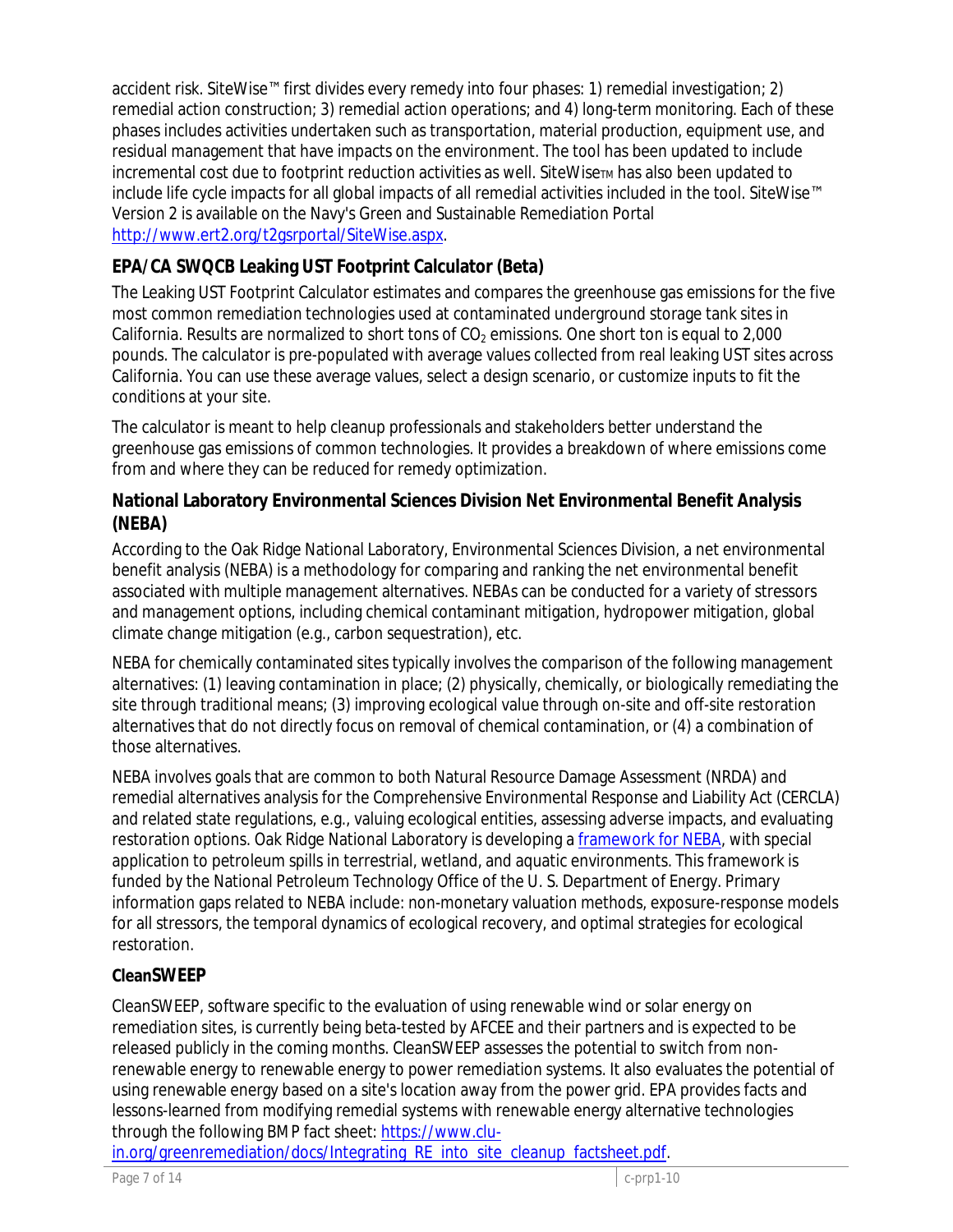#### **Remedial Action Cost Engineering and Requirements (RACER)**

AFCEE has also developed and utilizes the Remedial Action Cost Engineering and Requirements (RACER) software [\(http://www.afcee.af.mil/resources/restoration/racer/index.asp\)](http://www.afcee.af.mil/resources/restoration/racer/index.asp), which estimates costs for all phases of environmental remediation projects, from site investigation through site closeout. The system enables users to develop and update cost estimates, evaluate and compare the cost of various treatment options, attempt to quantify environmental liability for budgeting or regulatory/financial disclosures, and develop a consistent approach for project budgeting.

#### **Life Cycle Assessment**

LCA tools include:

- Guidance for Performing Footprint Analyses and Life-Cycle Assessments for the Remediation Industry, SURF, Remediation Journal Summer 2011
- Economic Input Output LCA (EIO-LCA) by Carnegie-Mellon University [http://www.eiolca.net/cgi](http://www.eiolca.net/cgi-bin/dft/use.pl)t, [bin/dft/use.pl](http://www.eiolca.net/cgi-bin/dft/use.pl)
- SimaPro LCA software<http://www.pre.nl/content/simapro-lca-software> (requires license)

Please be aware that these tools are time and resource intensive, as only the SURF reference above is tailored to the needs of the environmental remediation industry. However, they may provide crucial data to consider in determining the totality of environmental, social, and economic impacts of a longterm remediation project (long-term herein is any system designed to operate for greater than five years).

## **Step 3. Report GSR Results**

Reporting requirements have been tailored to each PRP guidance document and phase of remediation. The results of the GSR evaluation should be documented or reported in each applicable PRP standard report form. If conducting a Level II or III evaluation, the user may opt to submit a separate GSR document after discussing the details of the evaluation with the assigned PRP project team. The level of documentation will vary depending on the approach used to conduct the GSR evaluation.

Descriptions of the GSR practices should be concise but, above all, only pertaining to the site-relative activities. This information should document all assumptions, sources of information, and methods used to evaluate the effectiveness of GSR practices. Enough information should be provided to determine if the results are verifiable and to document the limits of the evaluation. The GSR evaluation should consider the environmental, social, and economic factors, including energy consumption, resource consumption, greenhouse gas emissions, critical pollutant air emissions, ecological impacts, impacts of pollutants on water, water use, worker safety, and community impacts.

#### **GSR evaluator expertise documentation**

The GSR practitioner should report their GSR expertise in the respective report forms provided; this expertise includes the number and level of GSR evaluations conducted by the practioner. The evaluations may include sites outside of Minnesota and at equivalent levels if done under other state or proprietary protocol. This information is important to document the level of experience that contractor has with using GSR practices. The contractors experience information will be gathered by the MPCA for tracking GSR implementation in Minnesota as well as to develop case studies and publish success stories.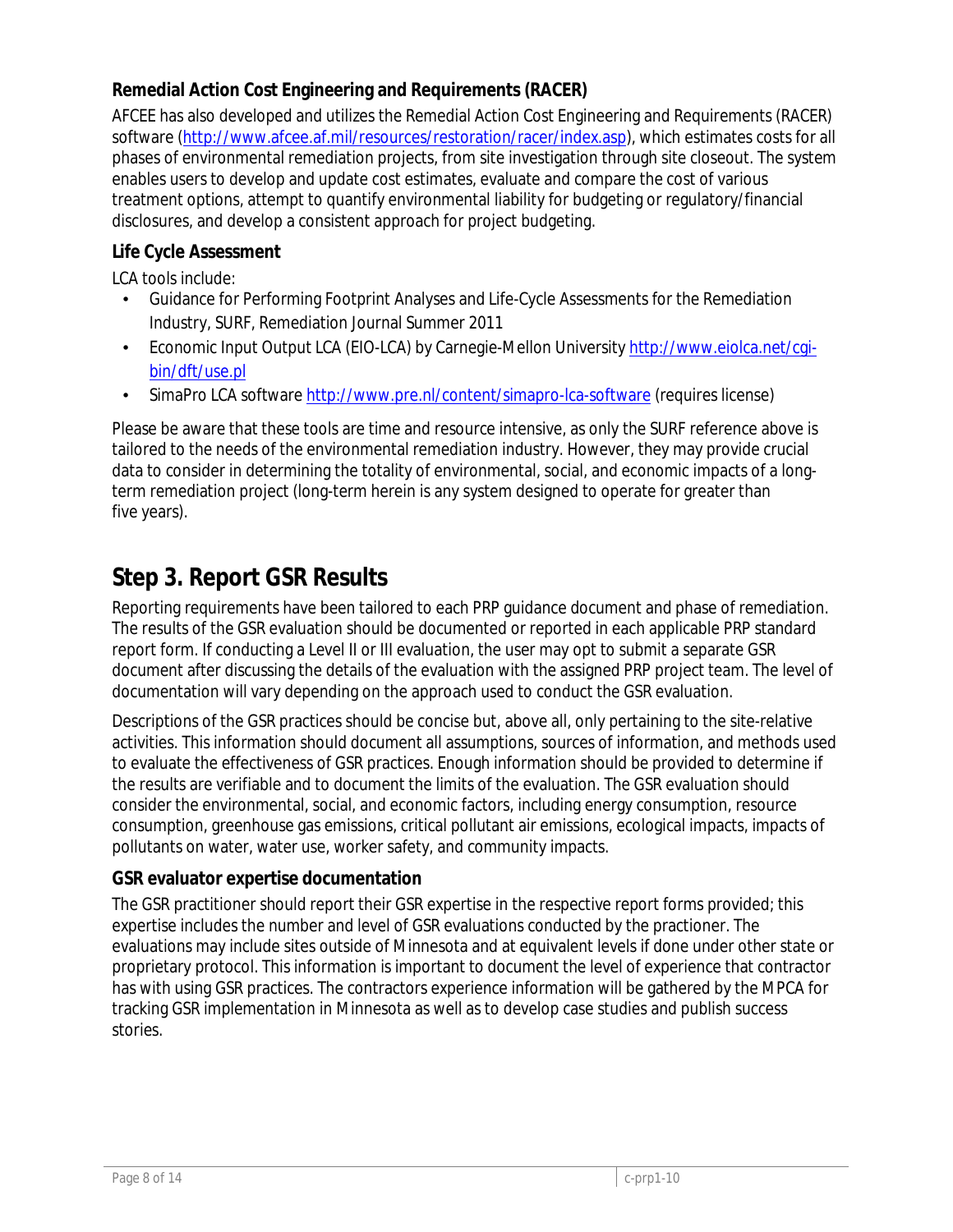## **Appendix A**

**ITRC GSR Overview Document Green and Sustainable Remediation Metrics**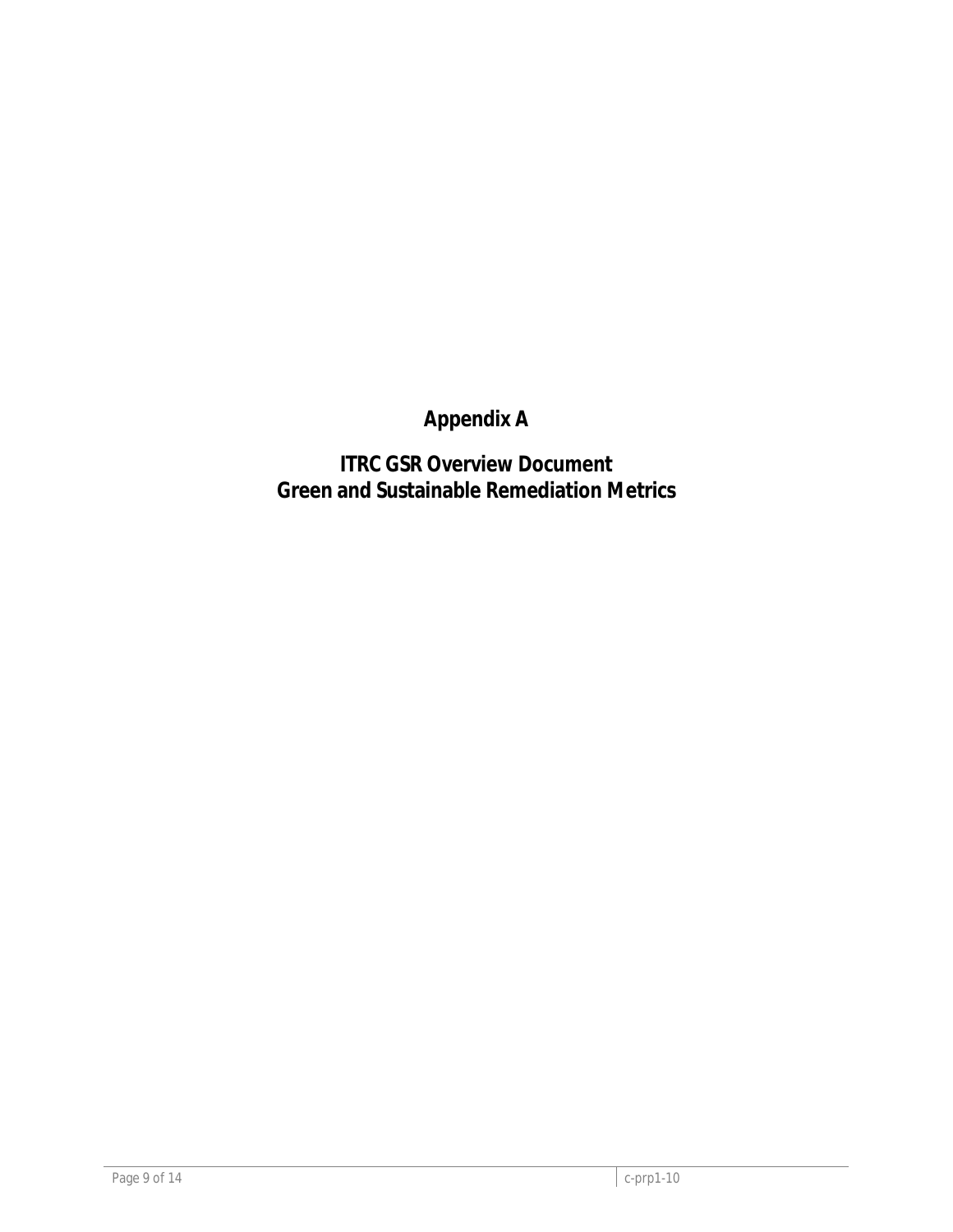| Sustainable<br>Remediation<br>Practices and<br>Objectives | Land | Water | Waste | Community | Economic | <b>Metric Units</b>                                         | <b>Metric Description</b>                                              |
|-----------------------------------------------------------|------|-------|-------|-----------|----------|-------------------------------------------------------------|------------------------------------------------------------------------|
| Fresh Water<br>Consumption                                |      |       |       |           |          | gallons                                                     | volume of fresh water used                                             |
| <b>Water Reuse</b>                                        |      |       |       |           |          | Gallon, percentage                                          | volume of water used; percentage of water re-<br>used                  |
| Groundwater<br>Protection                                 |      |       |       |           |          | Gallons, acre-feet                                          | volume of surface water protected                                      |
| Surface<br>Water<br>Protection                            |      |       |       |           |          | gallons, acre-feet                                          | volume of surface water protected                                      |
| Bioavailability<br>of<br>Contaminants                     |      |       |       |           |          | KG                                                          | mass of bio-available contaminants                                     |
| Biodiversity                                              |      |       |       |           |          | Specie count                                                | assessment of impacts on biodiversity                                  |
| Habitat<br>Disturbance                                    |      |       |       |           |          | Ecosystem services;<br>area of land impacted                | measure of impact on area impacted or change<br>in ecosystem services  |
| Ecosystem<br>Protection                                   |      |       |       |           |          | Ecosystem services;<br>area of land impacted                | measure of impact on area impacted or change<br>in ecosystem services  |
| Natural<br>Resource<br>Protection                         |      |       |       |           |          | Acres; acre-feet;<br>ecosystem services;<br>human use value | measure of impact on natural resources or<br>natural resources quality |
| Non<br>renewable<br><b>Energy Use</b>                     |      |       |       |           |          | Gallon; BTU; kWH                                            | measure of use of non-renewable energy<br>resources                    |
| Renewable<br><b>Energy Use</b>                            |      |       |       |           |          | Gallons; BTU; kWH                                           | measure of us of renewable energy                                      |
| Net Energy<br>Reduction                                   |      |       |       |           |          | $\%$                                                        | percent change from baseline                                           |
| <b>Green House</b>                                        |      |       |       |           |          | CO2 equivalents                                             | tons of GHGs emitted                                                   |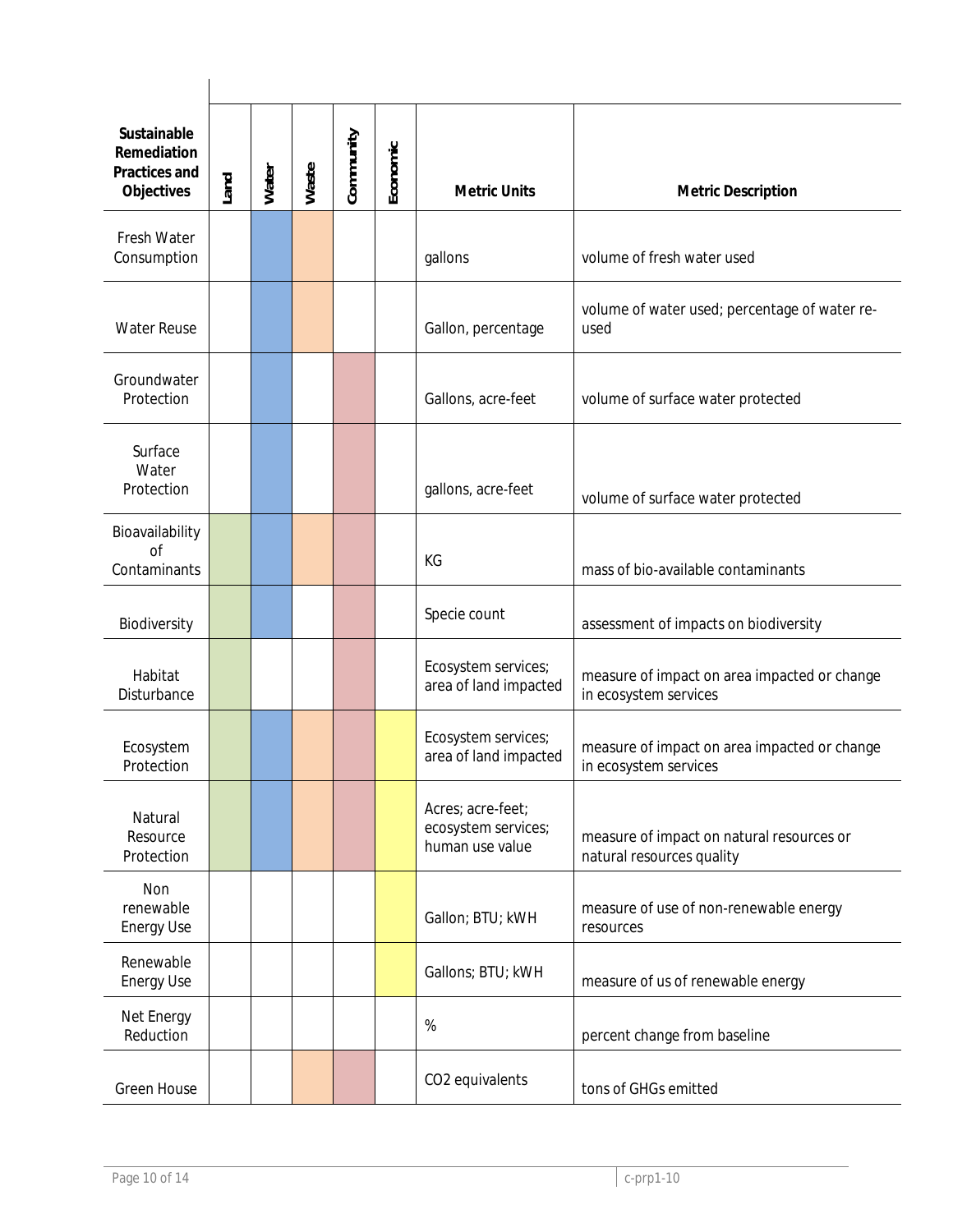| Sustainable<br>Remediation<br><b>Practices and</b><br>Objectives | Land | Water | Waste | Community | Economic | <b>Metric Units</b>                                      | <b>Metric Description</b>                                                                                                                                         |
|------------------------------------------------------------------|------|-------|-------|-----------|----------|----------------------------------------------------------|-------------------------------------------------------------------------------------------------------------------------------------------------------------------|
| <b>Gas Emission</b>                                              |      |       |       |           |          | emitted                                                  |                                                                                                                                                                   |
| <b>Air Pollution</b><br>(non-GHs)                                |      |       |       |           |          | Ibs emitted                                              | Ibs of air pollutants emitted                                                                                                                                     |
| Contaminant<br>Migration                                         |      |       |       |           |          | mass migration over<br>distance; flux                    | measure of amount of mass migrated over<br>distance and time; flux is a measure of mass<br>migration through an area cross-sectional and<br>perpendicular to flow |
| <b>Material Use</b>                                              |      |       |       |           |          | Кg                                                       | kg of total material use, or mass by category of<br>material                                                                                                      |
| Material<br>Extraction                                           |      |       |       |           |          | mass per mass                                            | mass of material extracted per mass recovered                                                                                                                     |
| Waste<br>Reduction                                               |      |       |       |           |          | volume or mass<br>diverted                               | measure of water diverted from landfill or<br>wastewater treatment operations                                                                                     |
| Re-use of<br><b>Materials</b>                                    |      |       |       |           |          | volume or mass<br>reused                                 | measure of water diverted from landfill could<br>also use \$ for savings aspect or reuse, volume of<br>water reused                                               |
| Life cycle cost                                                  |      |       |       |           |          | \$                                                       | costs associated with complete life cycle                                                                                                                         |
| Use of<br>Recycled<br><b>Materials</b>                           |      |       |       |           |          | mass or percentage<br>of materials reused                | mass or volume of material reused in proportion<br>to virgin materials                                                                                            |
| <b>Net</b><br>Environmental<br><b>Benefit</b>                    |      |       |       |           |          | discounted service<br>acre years; human<br>use value     | measure of impact (negative or positive) to<br>ecosystems and human use                                                                                           |
| Consider Cost<br>of the<br>"Sustainability<br>Delta", if any     |      |       |       |           |          | \$ per improvement<br>from implemented<br>sustainability | normalize impacts of sustainability to a common<br>unit and factor in cost                                                                                        |
| Property<br>Value                                                |      |       |       |           |          | \$ or subjective                                         | improvement in property value as a result of<br>implementing remedy                                                                                               |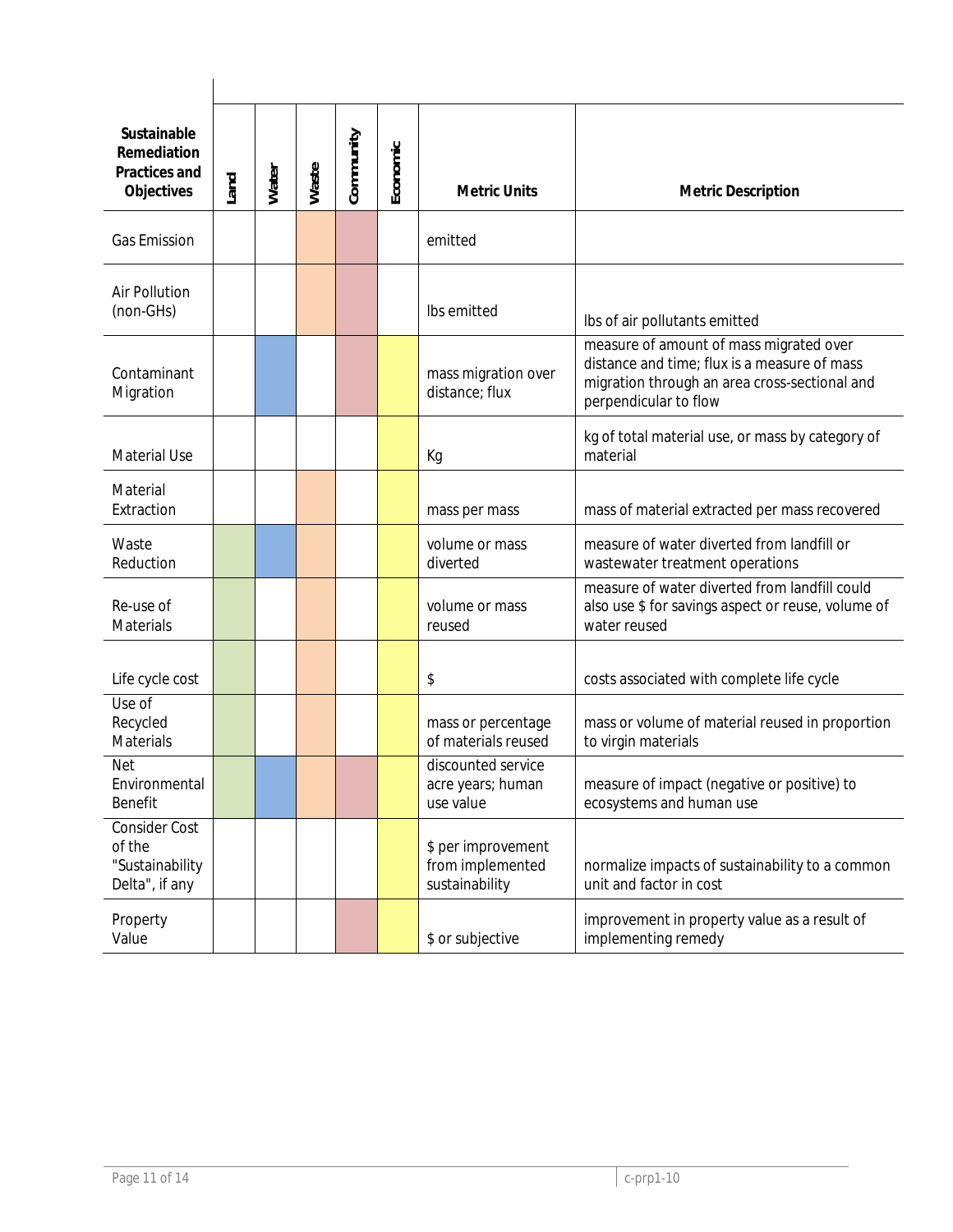| Sustainable<br>Remediation<br><b>Practices and</b><br>Objectives | Land | Water | Waste | Community | Economic | <b>Metric Units</b>                | <b>Metric Description</b>                                                                 |
|------------------------------------------------------------------|------|-------|-------|-----------|----------|------------------------------------|-------------------------------------------------------------------------------------------|
| <b>Tax Base</b>                                                  |      |       |       |           |          | \$                                 | improvement in taxable value of property                                                  |
| Employment                                                       |      |       |       |           |          | jobs created                       | number of jobs created as a result of<br>implementing remedy                              |
| Capital Cost                                                     |      |       |       |           |          | \$                                 | capital costs of projects                                                                 |
| O&M Cost                                                         |      |       |       |           |          | present value O&M<br>$costs$ (\$)  | PV of O&M for project life cycle                                                          |
| <b>Worker Risks</b>                                              |      |       |       |           |          | fatality and injury                | potential for fatality or injury based on worker<br>hours and miles driven                |
| Community<br><b>Risks</b>                                        |      |       |       |           |          | fatality and injury                | potential for fatality or injury based on miles<br>associated with offsite transportation |
| <b>Land Reuse</b>                                                |      |       |       |           |          | acres                              | acres of land reused for beneficial reuse                                                 |
| <b>Local Material</b><br>Use                                     |      |       |       |           |          | % of material for local<br>sources | percentage of materials procured for project<br>from local sources                        |
| <b>Noise</b>                                                     |      |       |       |           |          | dB                                 | noise level of project                                                                    |
| Odor                                                             |      |       |       |           |          | subjective                         | olfactory impacts of project                                                              |
| Lighting                                                         |      |       |       |           |          | lumens                             | increase of lighting intensity to nearby impacted<br>people                               |
| Environmental<br>Justice                                         |      |       |       |           |          | subjective                         | potential for project to disproportionately<br>disadvantage communities                   |
| Community<br>Impacts                                             |      |       |       |           |          | subjective                         | impacts of project on the community                                                       |
| Cultural<br>Resources                                            |      |       |       |           |          | subjective                         | involvement of interested stakeholders in<br>project decisions                            |
| Stakeholder<br>Involvement                                       |      |       |       |           |          | Subjective                         | involvement of interested stakeholders in<br>project decisions                            |
| Access to                                                        |      |       |       |           |          | Subjective                         | impacts of project on public access                                                       |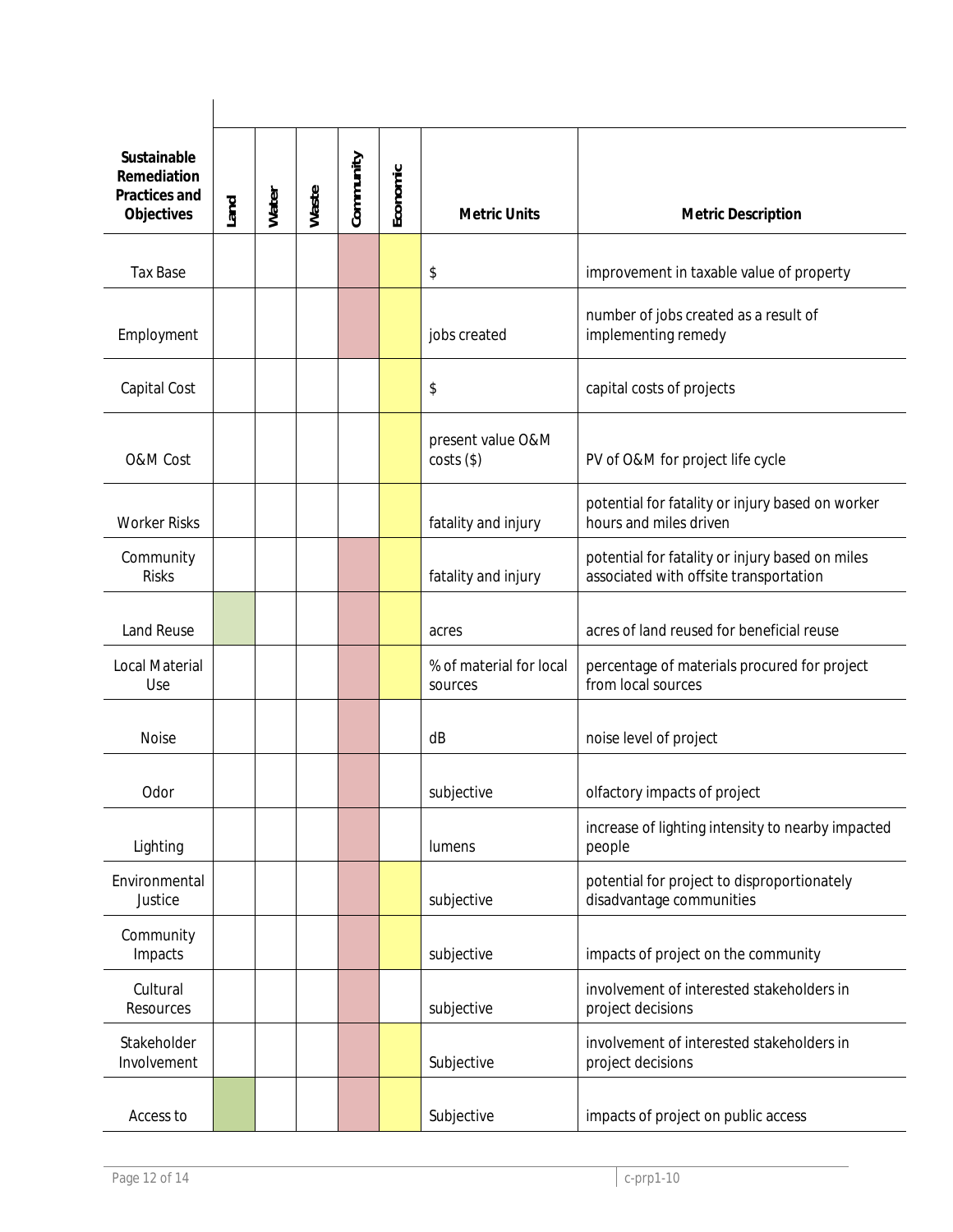| Sustainable<br>Remediation<br>Practices and<br>Objectives | Land | Water | Waste | Community | Economic | <b>Metric Units</b> | <b>Metric Description</b>                                                                   |
|-----------------------------------------------------------|------|-------|-------|-----------|----------|---------------------|---------------------------------------------------------------------------------------------|
| Open-spaces                                               |      |       |       |           |          |                     |                                                                                             |
| Maximize<br>Future Land-<br>use Potential                 |      |       |       |           |          | acres               | maximize future land use of property for uses<br>that are beneficial to the local community |